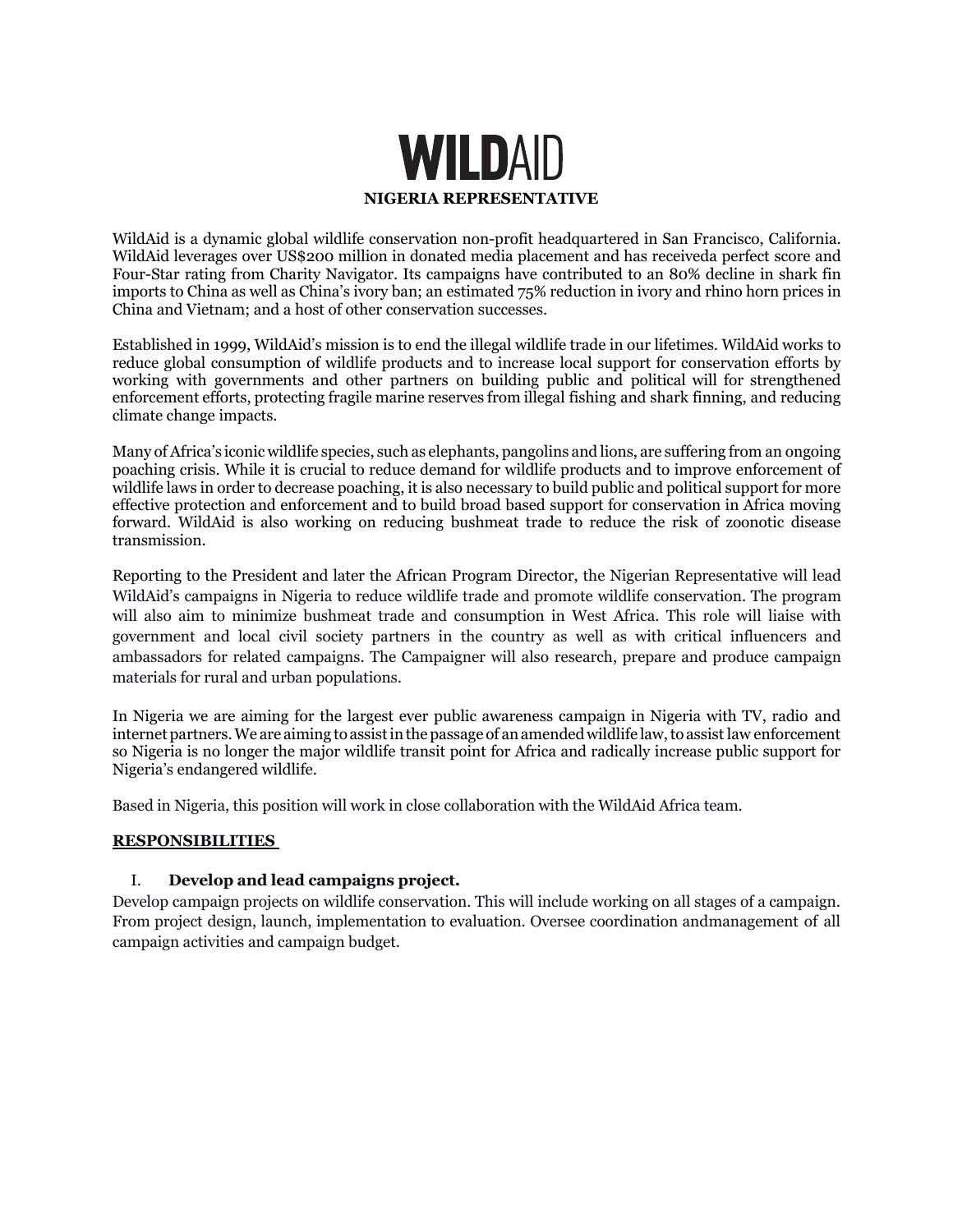## II. **Research and partnership development.**

Conduct basic research and investigation on wildlife trade and bushmeat consumption in Nigeria. Establish and maintain partnerships in campaigning. Partners will include government and park officials, international airports, educational institutions, traditional chieftaincies/institutions, religious institutions, and media outlets. Liaise with critical influencersand or ambassadors.

## III. **Media engagement and management**

- Working with key partners and other interested parties to seek placement of WildAid's public service announcements and animated videos on television.
- Seek airtime on radio (urban and community) to raise awareness on various campaignson wildlife and bushmeat.
- Seek placement for ads in newspapers, magazines, billboards in critical areas such as airports, shopping malls, and vetted locations.
- Work with social media manager to distribute materials and PSAs via various social media channels.

# **KEY COMPETENCIES & IDEAL PROFILE**

WildAid in Africa is small and lean but growing. Thus, all staff members must be comfortable in an entrepreneurial, start-up culture. We seek an entrepreneurial, outgoing media specialist preferably with knowledge of and passion for wildlife conservation. Ideally, they would have experience in video production and print media and strong pitching skills. Familiarity with wildlife conservation practices in Nigeria and other West African Countries will be an asset.

Our ideal candidate will further have strong organizational and project management skills and the ability to prioritize multiple, often competing demands are critical. They must also have excellent interpersonal skills to liaise with and influence policymakers, staff, volunteers, and partners. The successful candidate must be able to work independently without a great deal of supervision. The ability to travel is essential.

# **DESIRED QUALIFICATIONS**

- Bachelor's degree in marketing, public relations, journalism, or a related field in communications
- Minimum three/five years related work experience in a similar role
- Excellent writing and editing skills
- Strong verbal communication skills
- Video production experience preferred